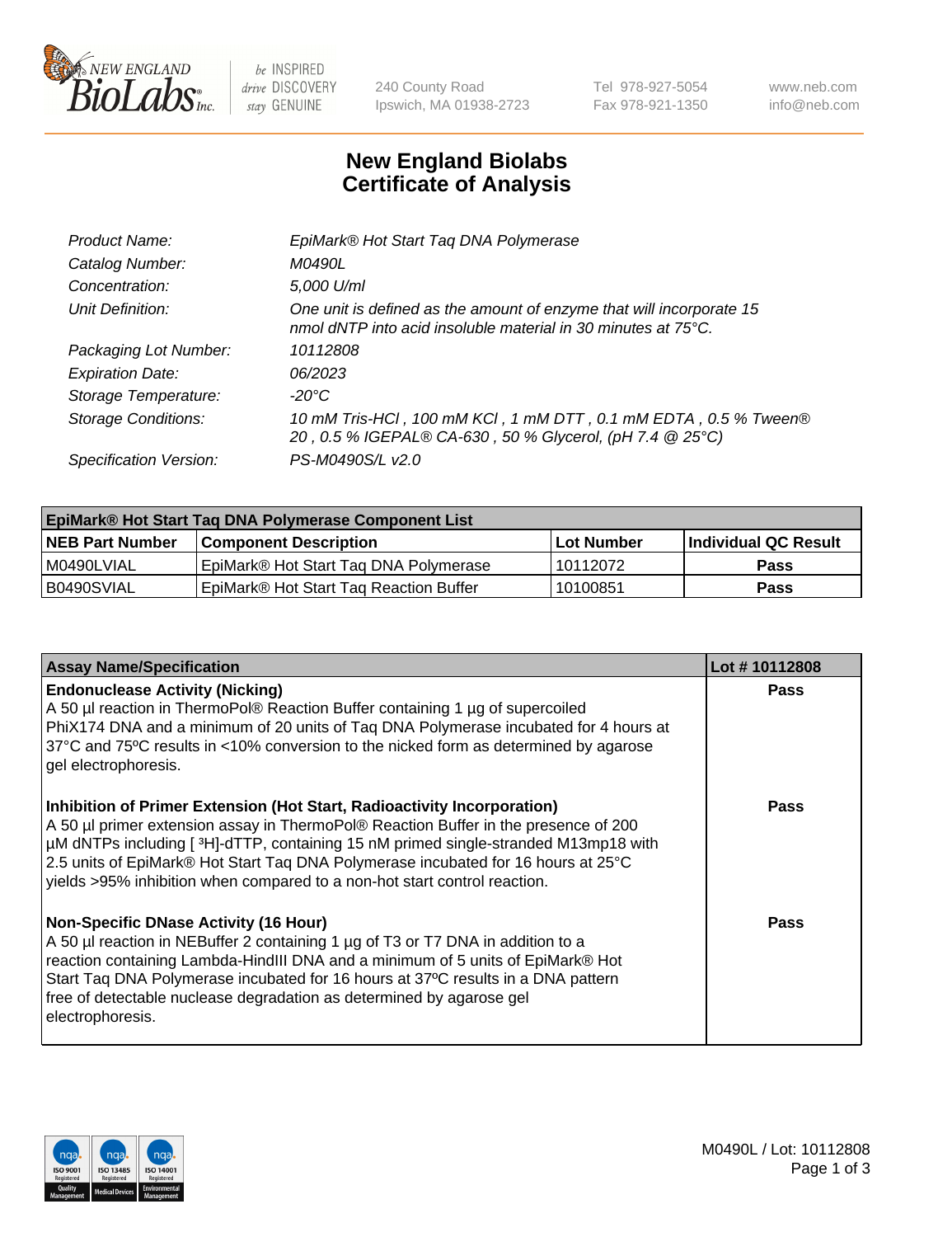

be INSPIRED drive DISCOVERY stay GENUINE

240 County Road Ipswich, MA 01938-2723 Tel 978-927-5054 Fax 978-921-1350

www.neb.com info@neb.com

| <b>Assay Name/Specification</b>                                                                                                                                                                                                                                                                                                                                                                                                                                                               | Lot #10112808 |
|-----------------------------------------------------------------------------------------------------------------------------------------------------------------------------------------------------------------------------------------------------------------------------------------------------------------------------------------------------------------------------------------------------------------------------------------------------------------------------------------------|---------------|
| PCR Amplification (Hot Start 2 kb Lambda DNA)<br>A 50 µl reaction in EpiMark® Hot Start Taq Reaction Buffer in the presence of 200 µM<br>dNTPs and 0.2 µM primers containing 20 pg Lambda DNA and 100 ng Human Genomic DNA<br>with 1.25 units of EpiMark® Hot Start Taq DNA Polymerase for 30 cycles of PCR<br>amplification results in an increase in yield of the 2 kb Lambda product and a<br>decrease in non-specific genomic bands when compared to a non-hot start control<br>reaction. | <b>Pass</b>   |
| <b>Phosphatase Activity (pNPP)</b><br>A 200 µl reaction in 1M Diethanolamine, pH 9.8, 0.5 mM MgCl2 containing 2.5 mM<br>p-Nitrophenyl Phosphate (pNPP) and a minimum of 100 units Taq DNA Polymerase<br>incubated for 4 hours at 37°C yields <0.0001 unit of alkaline phosphatase activity<br>as determined by spectrophotometric analysis.                                                                                                                                                   | <b>Pass</b>   |
| <b>Protein Purity Assay (SDS-PAGE)</b><br>Taq DNA Polymerase is ≥ 99% pure as determined by SDS-PAGE analysis using Coomassie<br>Blue detection.                                                                                                                                                                                                                                                                                                                                              | <b>Pass</b>   |
| <b>qPCR DNA Contamination (E. coli Genomic)</b><br>A minimum of 5 units of EpiMark® Hot Start Taq DNA Polymerase is screened for the<br>presence of E. coli genomic DNA using SYBR® Green qPCR with primers specific for the<br>E. coli 16S rRNA locus. Results are quantified using a standard curve generated from<br>purified E. coli genomic DNA. The measured level of E. coli genomic DNA<br>contamination is $\leq 1$ E. coli genome.                                                  | <b>Pass</b>   |
| <b>RNase Activity (Extended Digestion)</b><br>A 10 µl reaction in NEBuffer 4 containing 40 ng of a 300 base single-stranded RNA<br>and a minimum of 1 µl of EpiMark® Hot Start Taq DNA Polymerase is incubated at 37°C.<br>After incubation for 16 hours, >90% of the substrate RNA remains intact as<br>determined by gel electrophoresis using fluorescent detection.                                                                                                                       | <b>Pass</b>   |
| Single Stranded DNase Activity (Hot Start, FAM-Labeled Oligo)<br>A 50 µl reaction in ThermoPol® Reaction Buffer containing a 10 nM solution of a<br>fluorescent internal labeled oligonucleotide and a minimum of 25 units of Taq DNA<br>Polymerase incubated for 30 minutes at 37°C and 75°C yields <10% degradation as<br>determined by capillary electrophoresis.                                                                                                                          | <b>Pass</b>   |

This product has been tested and shown to be in compliance with all specifications.

One or more products referenced in this document may be covered by a 3rd-party trademark. Please visit <www.neb.com/trademarks>for additional information.